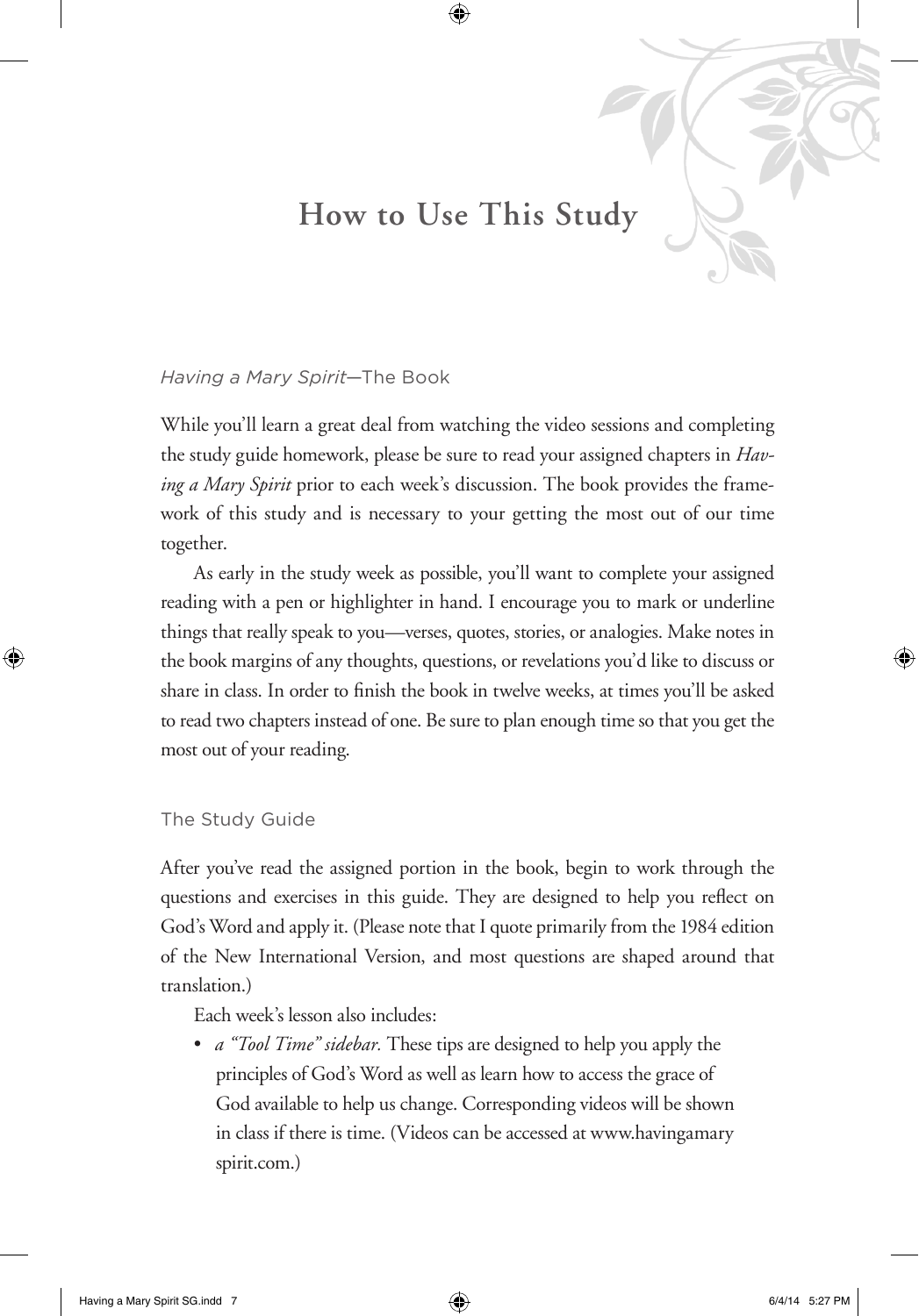- • *a "Make a Plan" assignment.* Each week, you'll be encouraged to come up with action steps to apply the truths you've learned as you follow through on that plan during the upcoming week.
- • *a "Search Me, O God" journal prompt.* Part of transformation requires honesty before the Lord. You'll be asked to respond prayerfully on paper as you allow the Holy Spirit to search your soul.
- • *a memory verse.* Over the course of the study, you'll be asked to memorize eleven verses. If that seems too overwhelming, choose two or three verses to focus on. Don't worry; I'll share some memorizing techniques that have helped me!
- *a video guide*. With fill-in-the-blank prompts, these pages help capture key points from the DVD session so that you can refer to them later.
- • *a "Closing Time" reflection.* At the end of each lesson you'll have a chance to respond to what the Lord has impressed on your heart throughout the week and in the teaching session.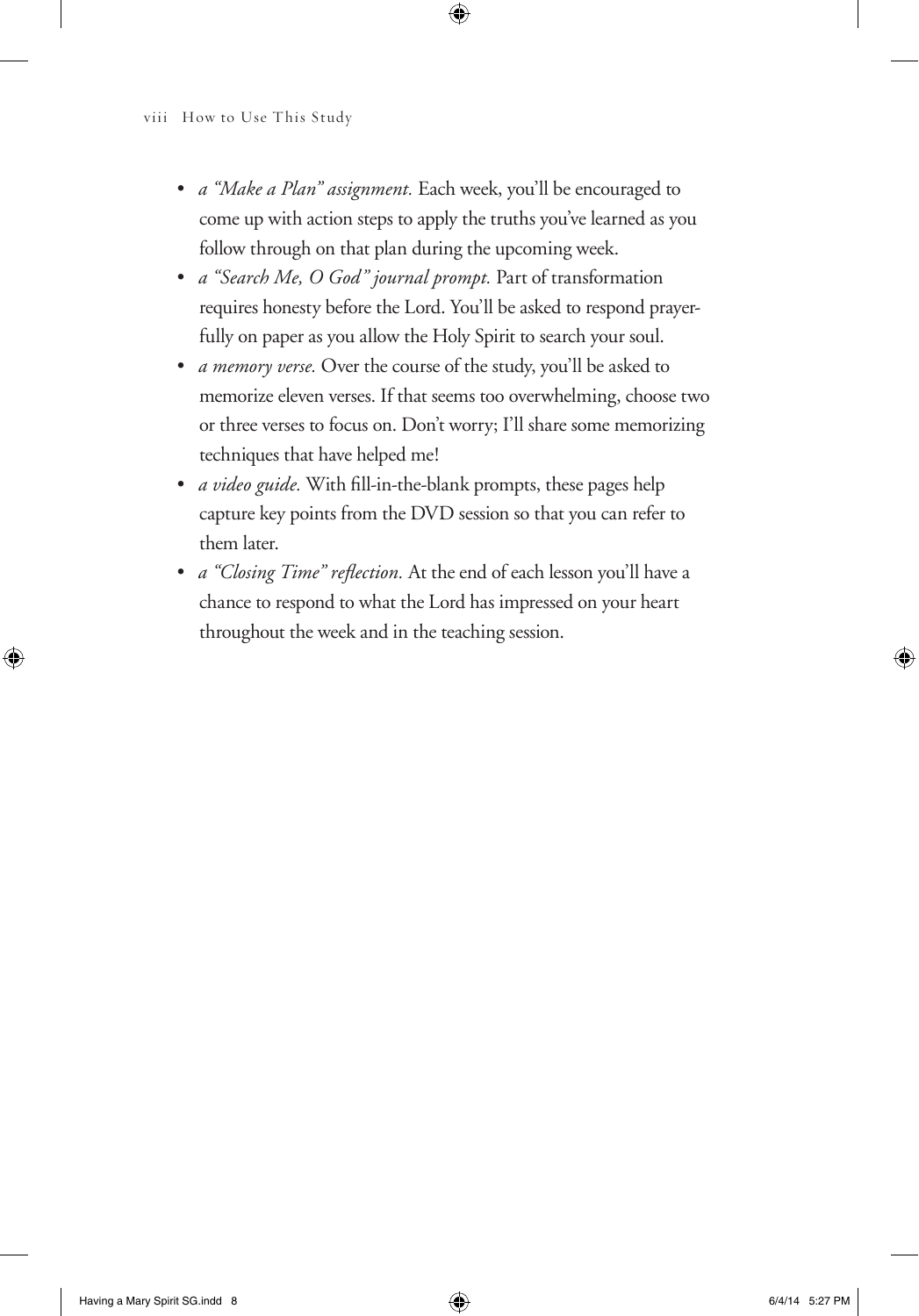

# Change Me, Lord!

*Being confident of this, that he who began a good work in you will carry it on to completion until the day of Christ Jesus.* 

Philippians 1:6

READ: Chapters 1 and 2 in *Having a Mary Spirit*

 $\sum$  holy makeover—changed from the inside out. Do those words awaken a hunger in you as they do in me? I believe there is a restlessness in every person, a longing for something more. We instinctively know that we were made for something beyond what we are currently experiencing. And that is as it should be. For we were made for the Garden. For perfection and delight. We were created to enjoy an abundant life lived out in sweet, deep communion with our God.

Unfortunately, the enemy of our souls does his best to sidetrack those longings and lead us away from the only One we need. So that we strive after man's approval instead—affirmation, acceptance, power, prestige, and success. Or we give up completely, believing the lie that we are insignificant, worthless, unlovable, and powerless to change.

I'm so glad we have a Savior who meets us where we are but doesn't leave us there. Instead, Jesus takes the broken pieces that we offer Him, and He does what only Jesus can do.

He makes "all things new" (Revelation 21:5, nkjv).



Memory Verse

Create in me a clean heart, O God; and renew a right spirit within me.

Psalm 51:10, kjv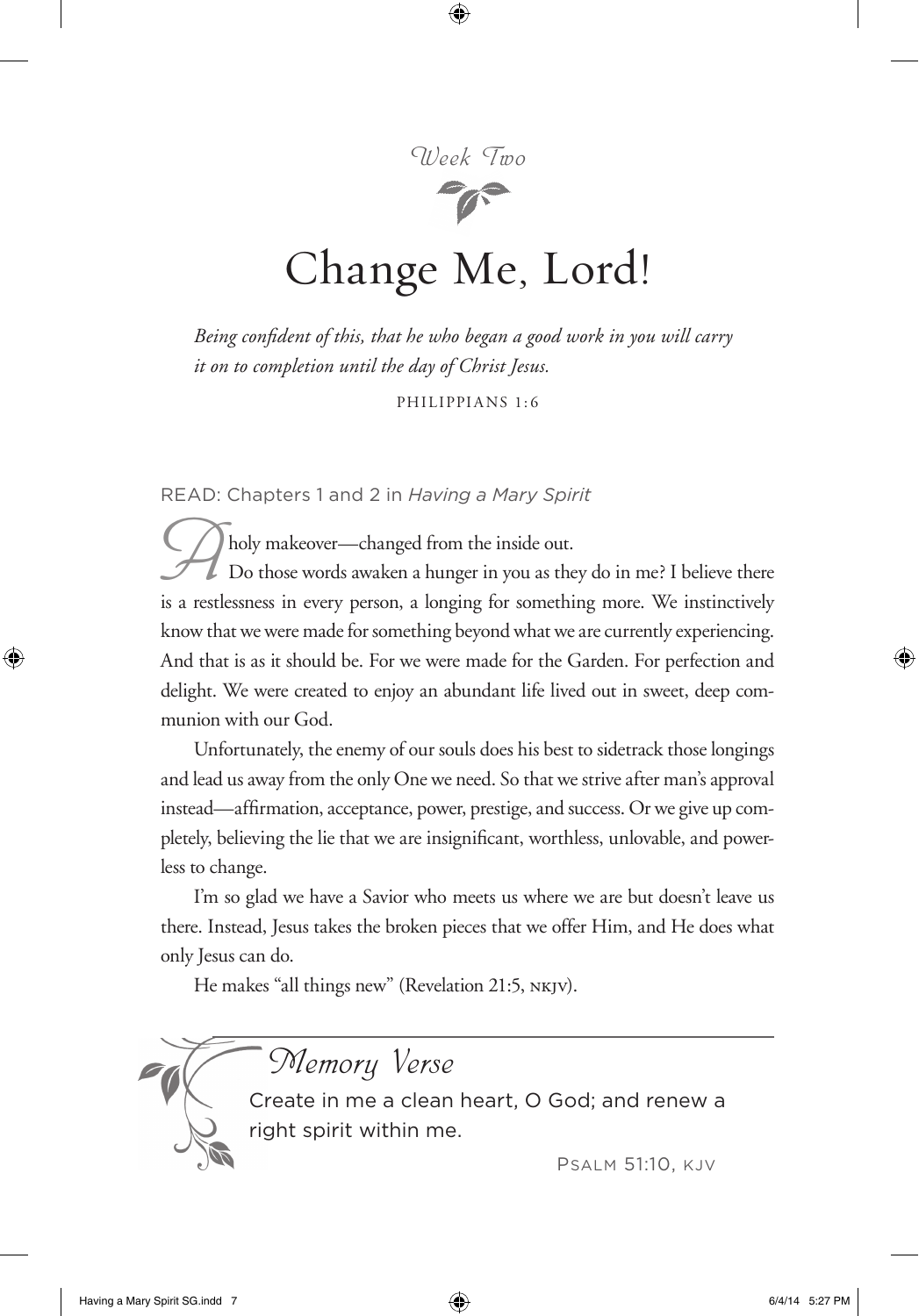### TOOL TIME: Journaling Transformation

For most of my young-adult Christian life, I resisted the idea of journaling. But when I began journaling my journey with God, I started to understand just how much He wanted to communicate with me in the midst of my ordinary days.

During this study, I want you to experience the sweet intimacy of being open and honest before God. Here are a few tips:

- 1. *Don't worry about being perfect or profound.* Just put your pen to the paper and see what happens. This conversation is meant for you and God alone.
- 2. *Don't worry if it's slow in the beginning.* When you begin to write, you may not know what to say, but if you persevere, the words will come.
- 3. *Ask God what He might want to say to you.* You may not sense Him saying anything at first. But as you quiet your heart and invite Him to speak, He will—through His Word as well as unexpected ways.
- 4. *Record those insights in your journal.* Express what you sense God saying and the ways you want to apply the truth.
- 5. *Don't ignore God's prompting.* If He puts His finger on an area of sin in your life, with His help, explore it. Then prayerfully give it to Him.

Journaling helps us humble our hearts, agree with God's diagnosis, and access His help to change. May you experience His richest blessings in your life as you journal *your* journey with God!

For more thoughts on journaling, see Appendix D in *Having a Mary Spirit.*

> Trust in him at all times, O people; pour out your hearts to him, for God is our refuge.

> > Psalm 62:8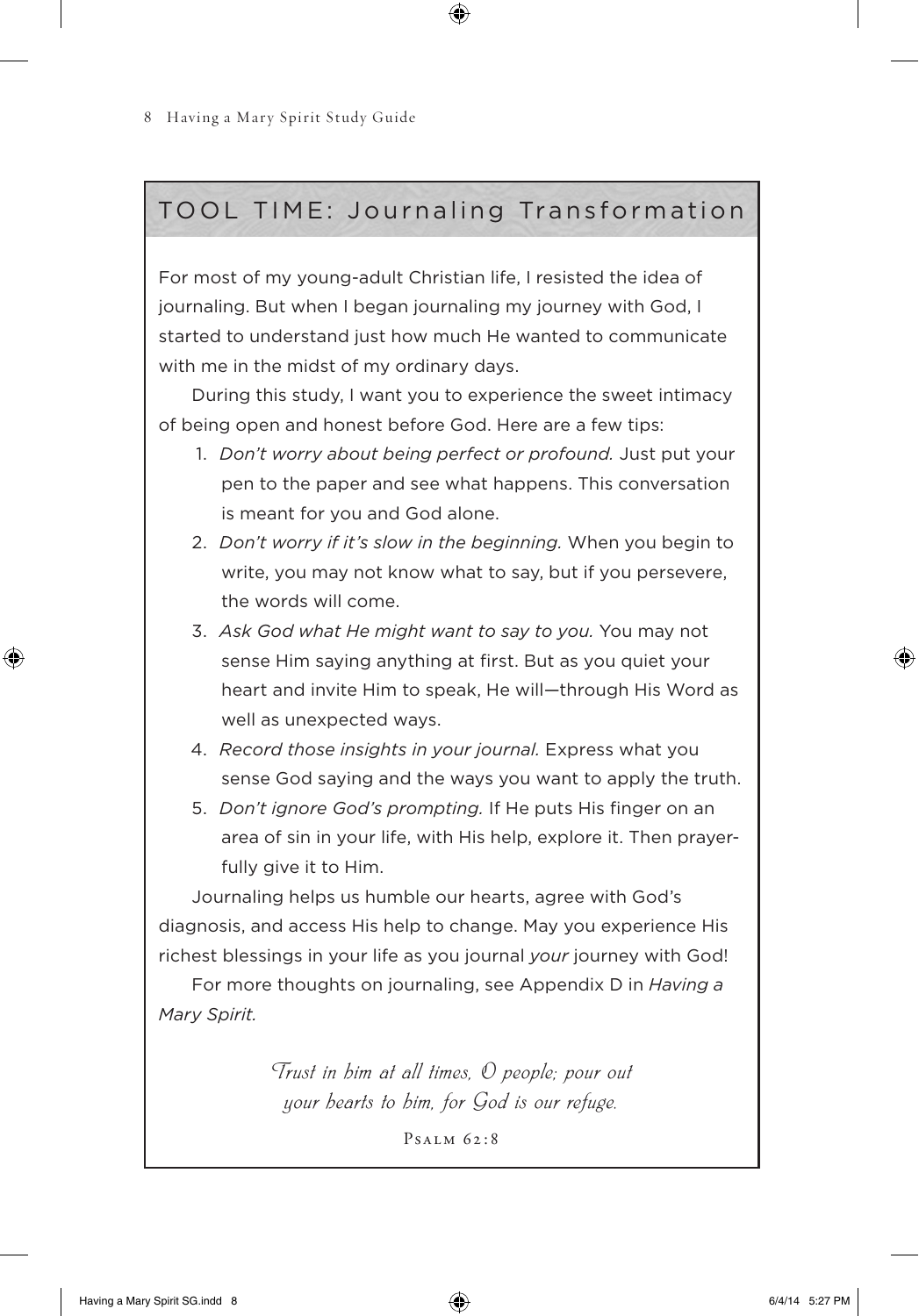## "Search Me, O God" Journal Prompts

While students at Oxford University in 1729, Charles and John Wesley started a small group that met regularly for prayer, Bible study, and discipleship. They developed a list of questions for use in private devotions to help the members examine their spiritual lives and commitment to Christ. John Wesley recorded his responses in a journal.<sup>3</sup> I'd like us to do the same.

Each week you'll be given two of Wesley's "Twenty-Two Questions for Self-Examination." Choose one to reflect on with the Holy Spirit's help. Then write out your honest response in the form of a prayer.

If for some reason the questions listed on a given week don't resonate with you personally, choose another from the complete list found on pages 141–42 or write a question of your own. Though you won't be asked to share your answers in class, you may want to discuss them with a trusted friend as the Wesley brothers did.

Don't be afraid to reflect on things you may not have considered before. For God reveals so that He can heal!

## $\widetilde{\mathcal{W}}$  Search Me, O God...

Choose one of the following questions to meditate on (or turn to page 141 and choose one of the questions listed there). Use the space below to write a prayerful response to the Lord.

- Am I consciously or unconsciously creating the impression that I am better than I really am? In other words, am I a hypocrite?
- Do I grumble or complain constantly?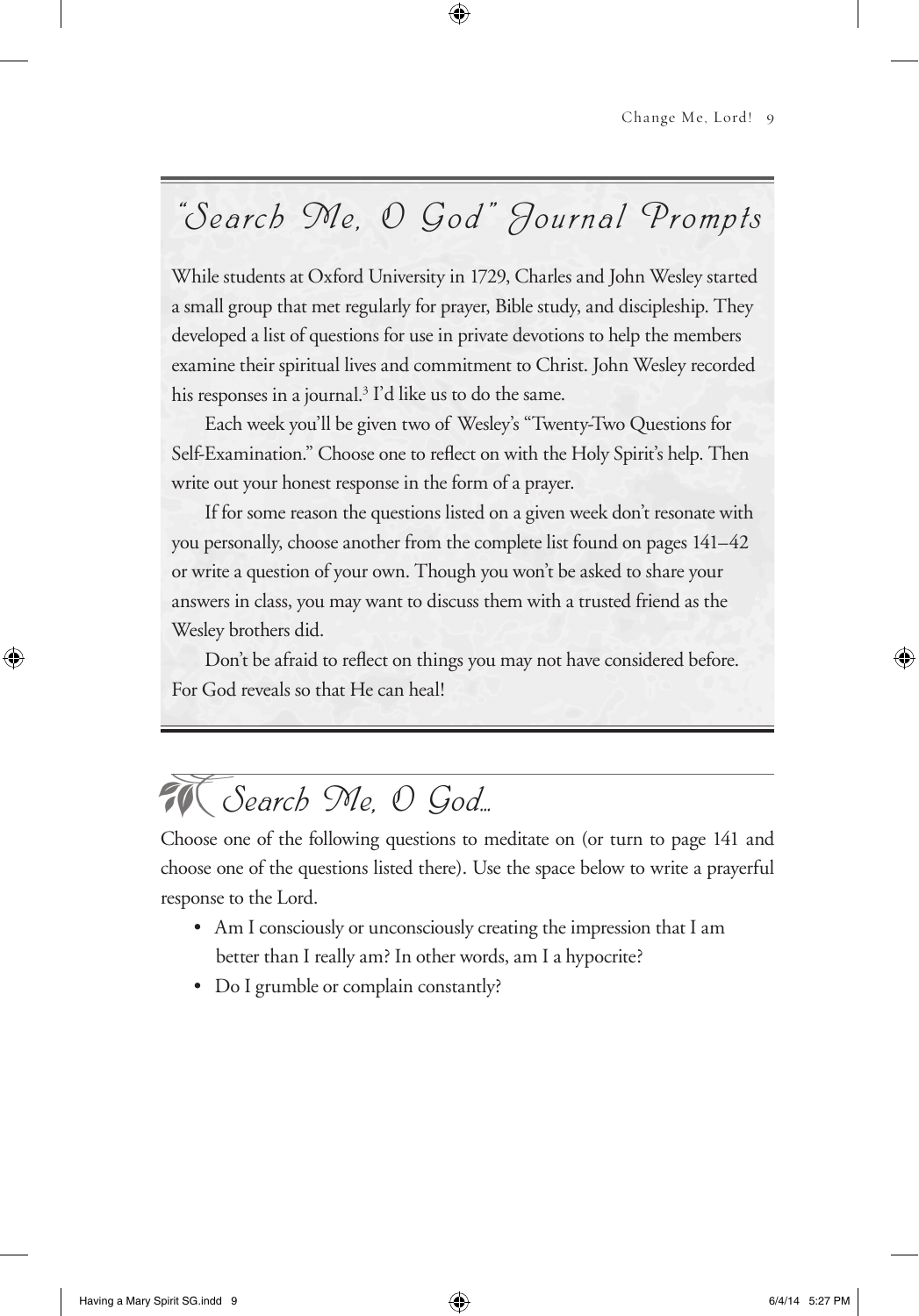#### **This Week's Study**

1. Read the opening section of chapter 1 on pages 1–2 in *Having a Mary Spirit.* In what areas would you like to be "much more" than you currently are?

2. Read Luke 10:38–42. Martha was "distracted" by all the preparations that had to be made. What tends to distract you from the intimate life-changing friendship Jesus longs to have with you?

3. Like the Pharisees, we often fall prey to the lie that holiness is all up to us. To which of the types of Pharisees listed on pages 11–12 in *Having a Mary Spirit*  do you most relate? Why?

4. The following scriptures describe some of the "Pharisee tendencies" we humans tend to default to. Describe them in your own words.

Matthew 23:25–26

1 John 1:8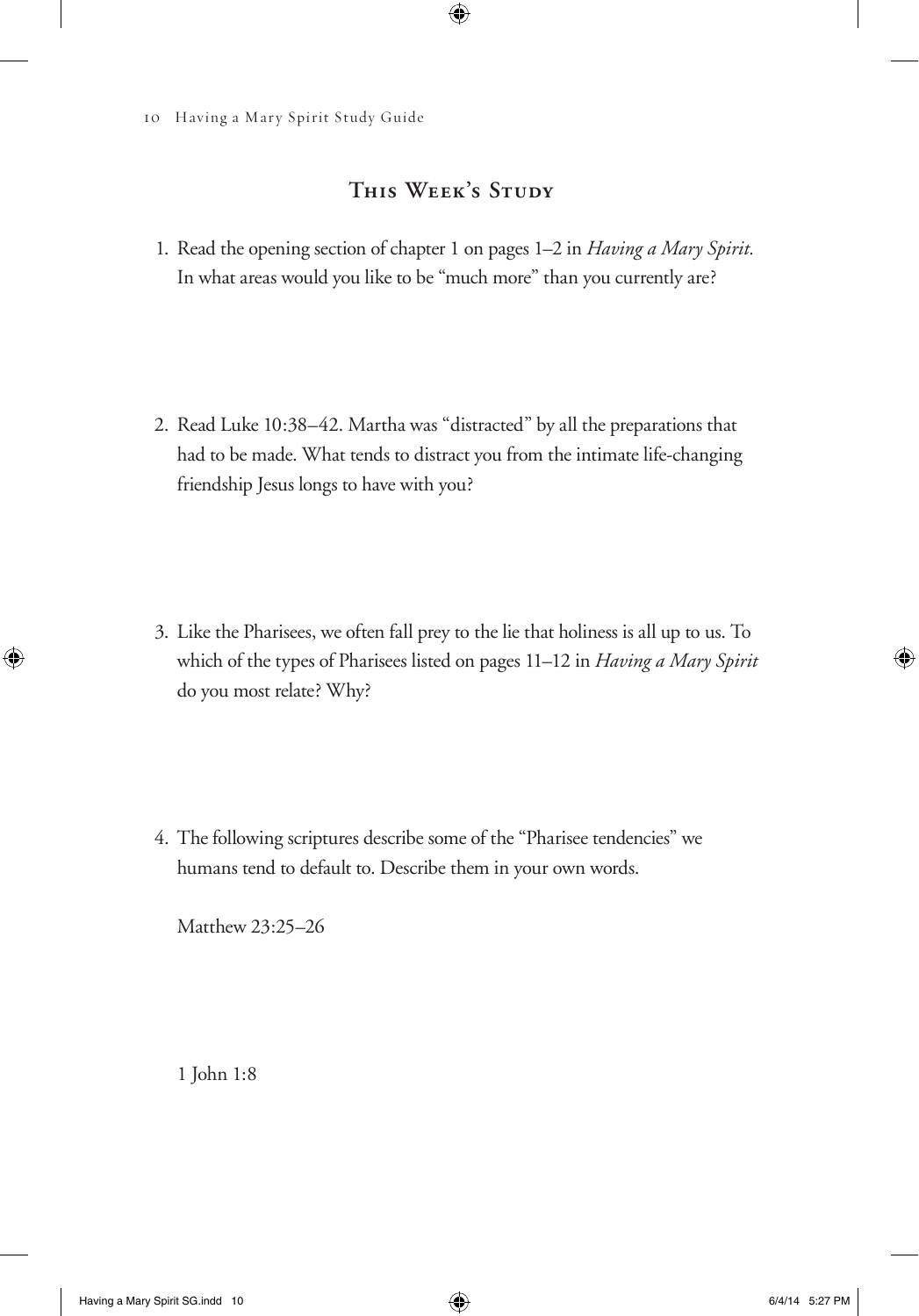Revelation 3:17

5. David wrote a prayer in Psalm 139:23–24 that captures the heart of this study. Rewrite it in your own words as a personal prayer to God.

6. According to the following verses, when it comes to being cleansed of sin, what is our part and what is God's part?

**Psalm 32:5** Our part:

GOD'S PART:

**1 John 1:9** OUR PART:

GOD'S PART: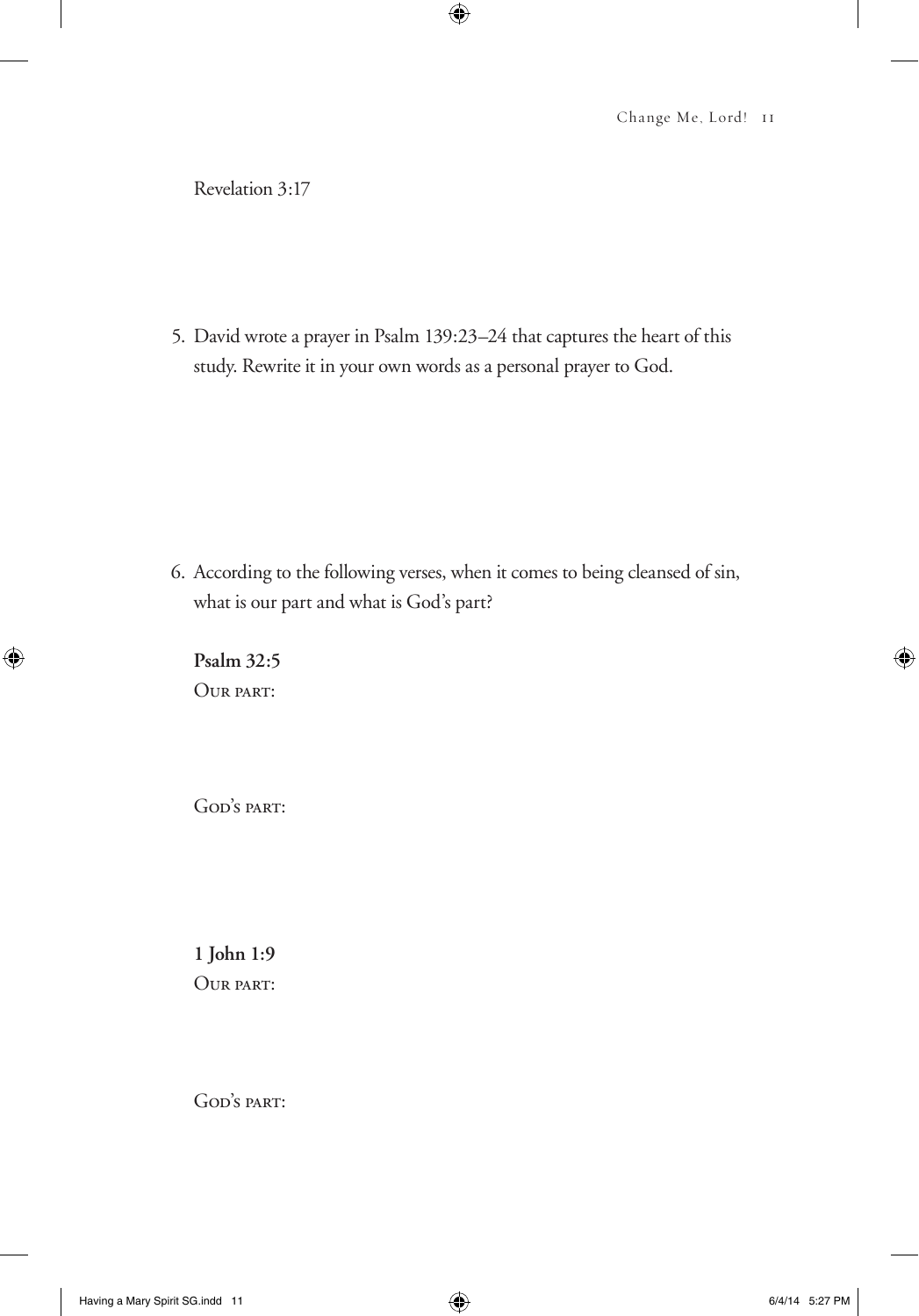#### 12 Having a Mary Spirit Study Guide

7. Read Brother Lawrence's story on page 16 in *Having a Mary Spirit.* How would your life be different if, after confessing your sin to God, you gave yourself "no further uneasiness about it"?

8. Read Philippians 3:12–14. Circle or underline key words and phrases as you think deeply about what is being said. What stands out most to you, and why?

9. In light of Philippians 3:12–14, what might you do to better "take hold" of everything God has for you?

 What things would you need to leave "behind" so that you could "press on toward the goal to win the prize"?

10. Consider the prayer for transformation found on page 3 of this guide. Which phrases do you long to be true in your life?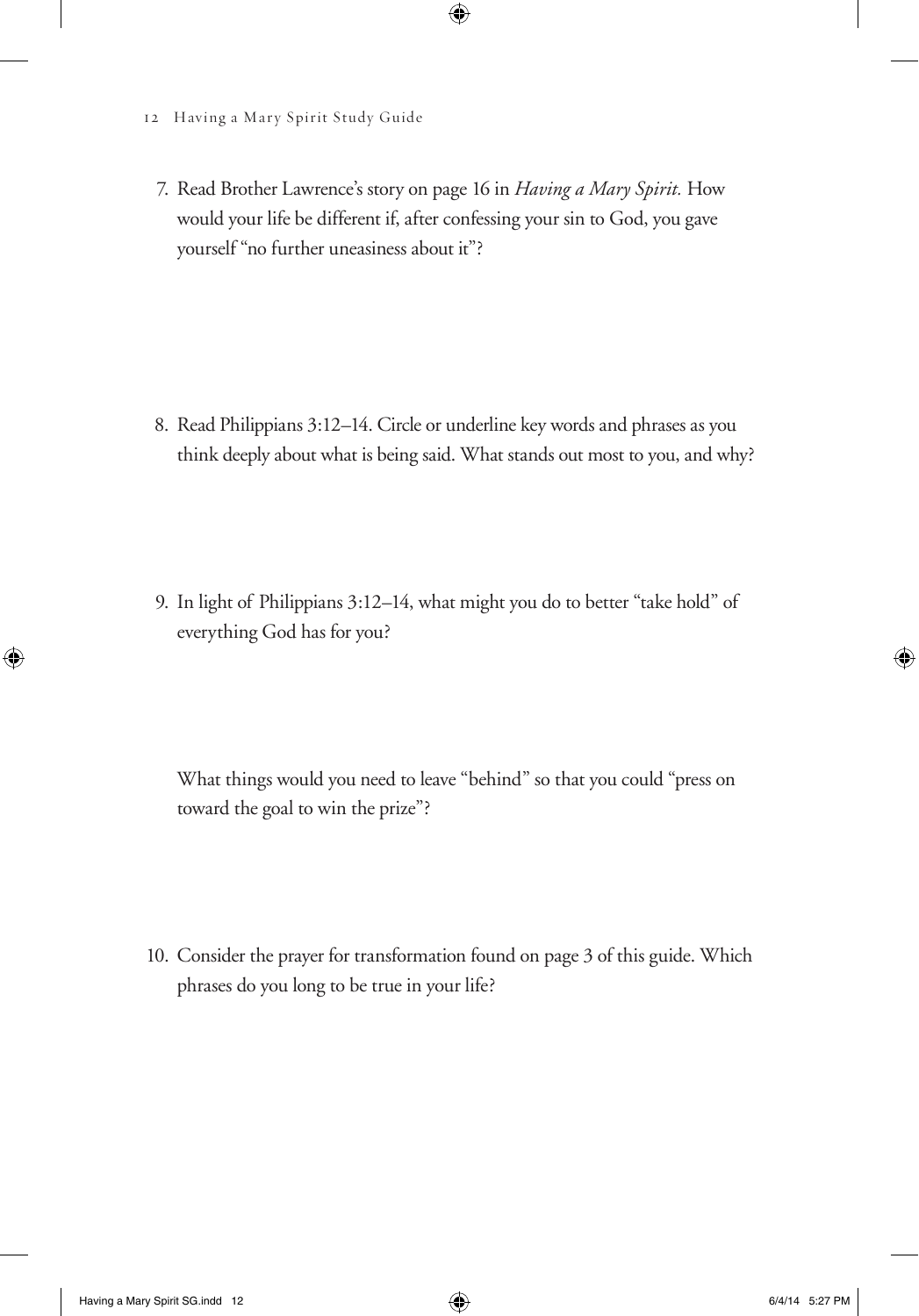Which phrases cause a sense of resistance in you?

Take what you discover to the Lord in prayer.

### **Make a Plan**

When it comes to transformation, personal time alone with God is one of the most powerful catalysts for change. I hope you'll make a daily quiet time part of your life as we do this study.

Take a moment to read Appendix C, "Developing a Quiet Time," on pages 263–64 in *Having a Mary Spirit.* Mark two or three of the following tips that you'd like to implement this coming week. (Consider adding more as you continue this important discipline.)

- Find a consistent place and time when you can be relatively undisturbed.
- Get a translation of the Bible that you enjoy and understand.
- Read smaller portions, going back and forth between the Old and New Testaments.
- Ask the Holy Spirit to increase your understanding.

Meditate on Scripture.

- Make use of devotionals and other aids.
- \_\_\_\_ Keep a journal.
- $_\text{p}$  Pray.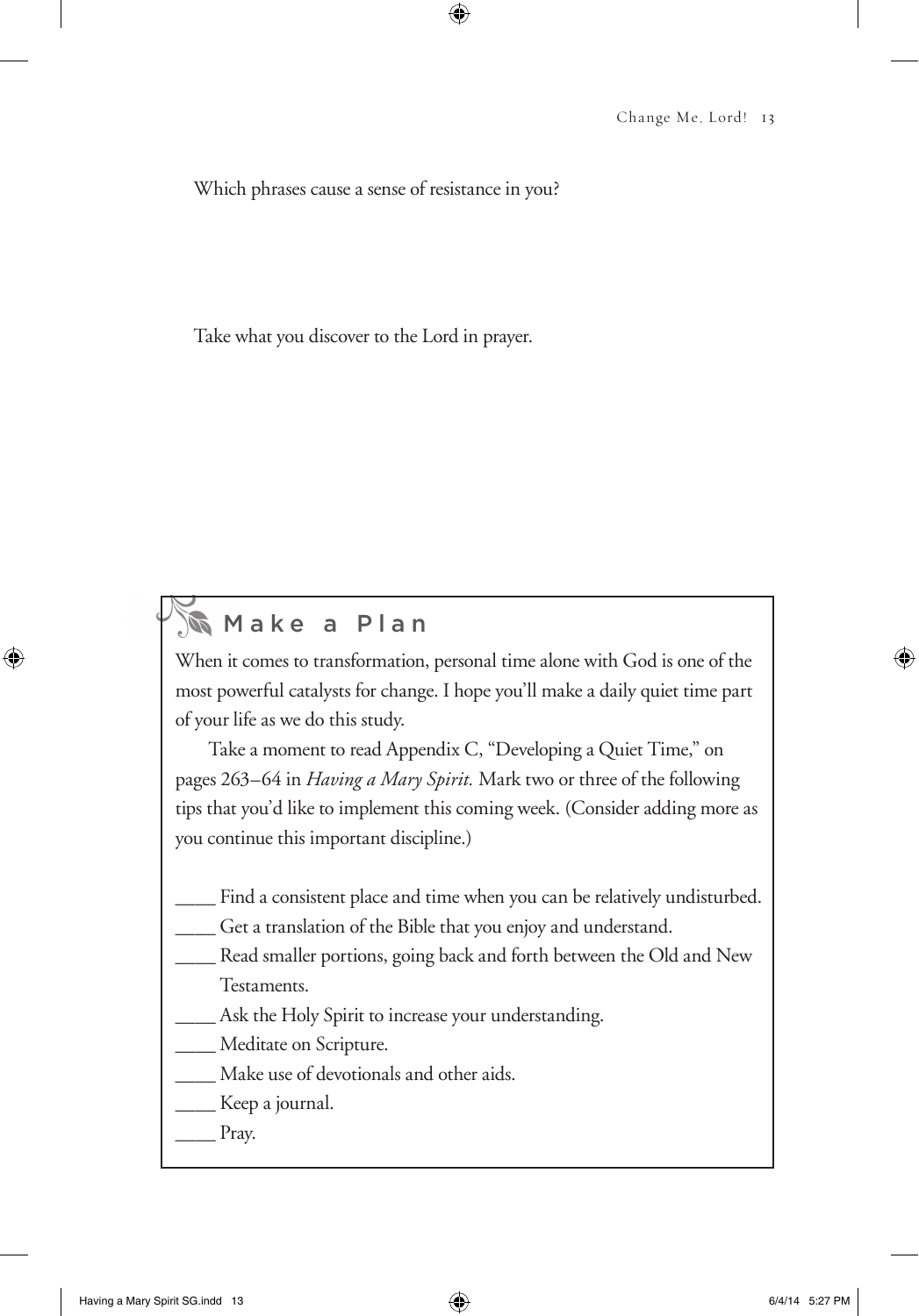## *Session Two Video*  A Heart Made New



*And I will give you a new heart, and I will put a new spirit in you. I will take out your stony, stubborn heart and give you a tender, responsive heart.*

Ezekiel 36:26, nlt

#### *Problem of the Heart*

Though we love Jesus, so often our hearts betray us:

- Divided (Psalm 86:11)
- Hardened (Hebrews 3:13, 15)

Good News: Part of the New Covenant is a new heart.

*Heart Transplant, Ezekiel 36:25–27*

1.  $A$   $heart (verse 25)$ 

- 2. A \_\_\_\_\_\_\_\_\_\_\_\_\_\_\_\_\_\_\_\_ heart (verse 26)
- $3. An$   $hear (verse 27)$

4. A \_\_\_\_\_\_\_\_\_\_\_\_\_\_\_\_\_\_\_\_ heart (Ezekiel 11:19–20)

"I will take away their stony, stubborn heart and give them a tender, responsive heart, so they will obey my decrees and regulations. Then they will truly be my people, and I will be their God" (Ezekiel 11:19-20, NLT).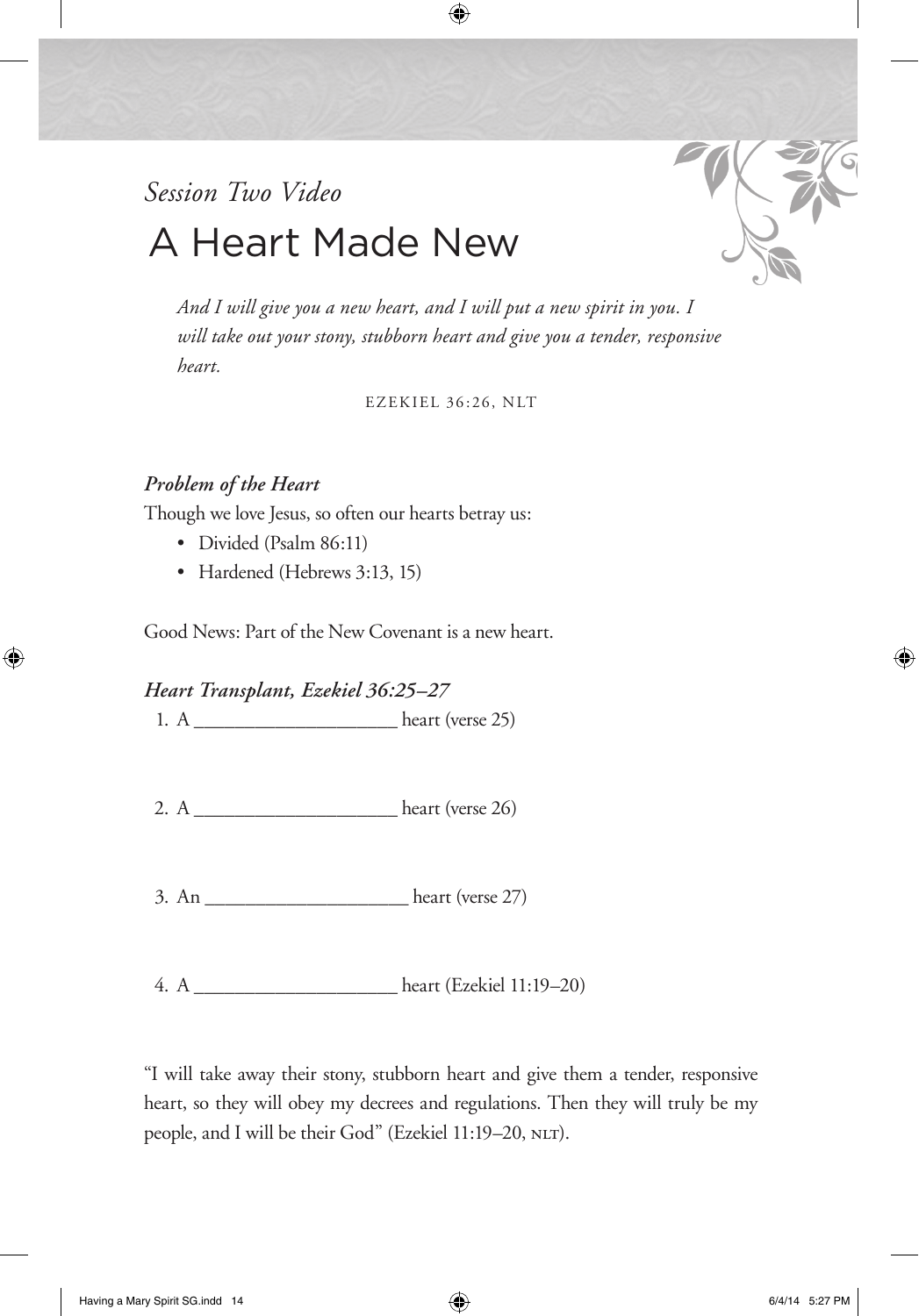## Notes